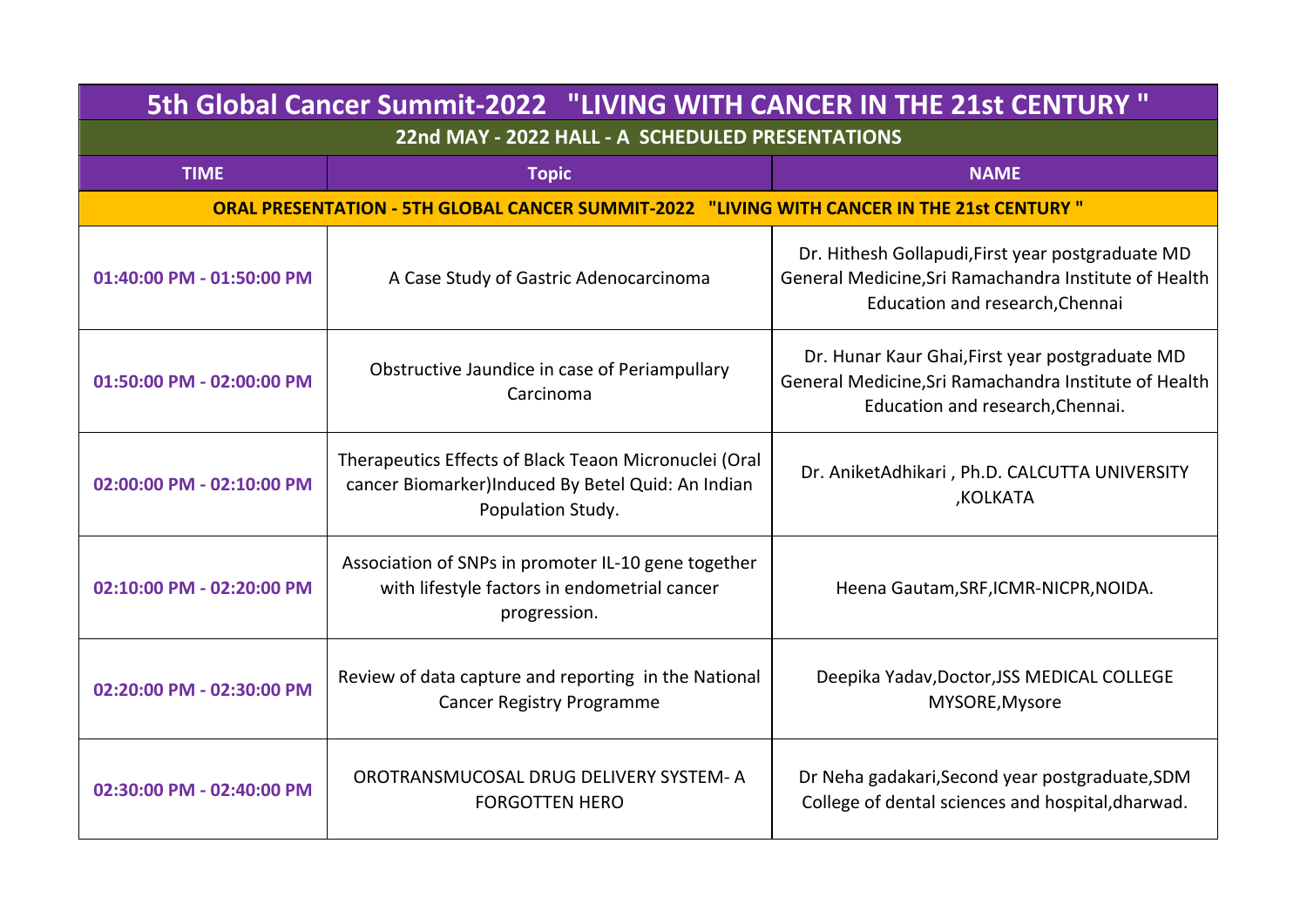| 02:40:00 PM - 02:50:00 PM                                                                    | EMT associated alteration of cellular physiology<br>through regulation of epigenome in liver cancer cells           | Abhilasha Srivastava, Research Scholar, Birla Institute of<br>Technology and Science(BITS), Pilani, Pilani<br>Campus, JAIPUR       |  |  |
|----------------------------------------------------------------------------------------------|---------------------------------------------------------------------------------------------------------------------|------------------------------------------------------------------------------------------------------------------------------------|--|--|
| 02:50:00 PM - 03:00:00 PM                                                                    | YBX1-IncRNA PVT1 interaction via Wnt/β-catenin<br>signaling regulates tamoxifen sensitivity in breast<br>cancer     | shaharbhanu A.H, Research Scholar, Department of<br>Biochemistry and Molecular Biology, Central University<br>of Kerala, Kasaragod |  |  |
| 03:00:00 PM - 03:10:00 PM                                                                    | Nectin-4 promotes lymphangiogenesis and lymphatic<br>metastasis in breast cancer by<br>regulating CXCR4-LYVE-1 axis | BISWAJIT DAS, PhD Scholar, Cancer Biology Laboratory,<br>KIIT-DU, BHUBANESWAR.                                                     |  |  |
| 03:10:00 PM - 03:20:00 PM                                                                    |                                                                                                                     | HARSHITA SHARMA, RESEARCH SCHOLAR, BITS<br>PILANI, pilani                                                                          |  |  |
| 03:20:00 PM - 03:30:00 PM                                                                    | Oral Dysbiosis in Oral cancer development- A review                                                                 | Dr Kruthika S Guttal, Professor, Department-Oral<br>Medicine and Radiology SDMCDSH Dharwad,                                        |  |  |
| 03:30:00 PM - 03:40:00 PM                                                                    | Myxomas - Attractive Malignancy for Cardiac<br>Surgeons -two decade experience at Grant<br>Medical College, Mumbai  | Dr Suraj Wasudeo Nagre, Associate Professor, Grant<br>Medical College Mumbai, Mumbai MMR.                                          |  |  |
| POSTER PRESENTATION - 5TH GLOBAL CANCER SUMMIT-2022 "LIVING WITH CANCER IN THE 21st CENTURY" |                                                                                                                     |                                                                                                                                    |  |  |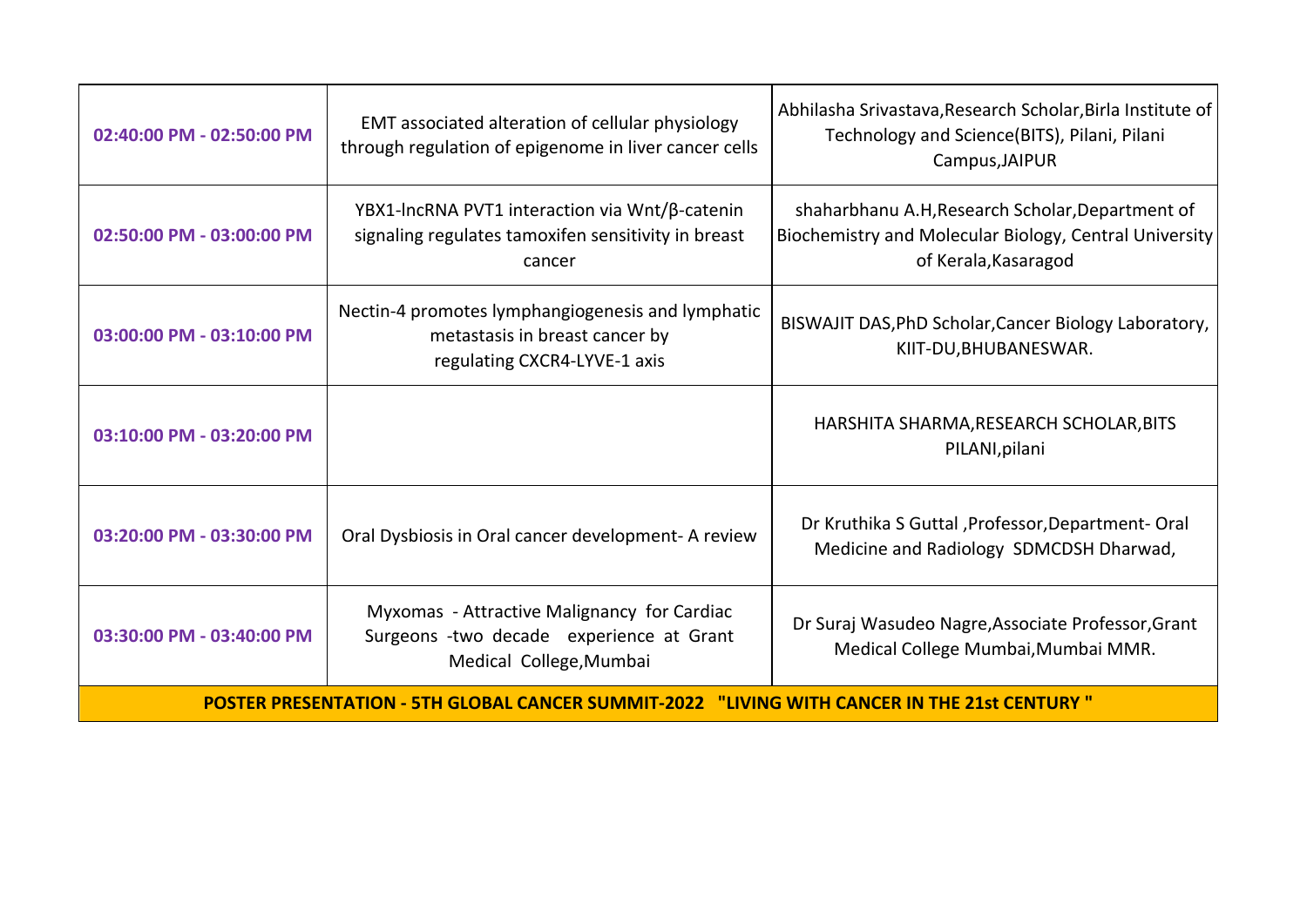| 03:40:00 PM - 03:50:00 PM | Exploration of Microstructure of gallstones from<br>gallbladder cancer patients using Field emission<br>scanning electron microscopy (FESEM) and Inductively<br>coupled plasma-optical emission spectrometry (ICP -<br>OES) | BHAVNA SHARMA, Department of Bioengineering and<br>Biotechnology , Birla Institute of technology, Mesra                           |
|---------------------------|-----------------------------------------------------------------------------------------------------------------------------------------------------------------------------------------------------------------------------|-----------------------------------------------------------------------------------------------------------------------------------|
| 03:50:00 PM - 04:00:00 PM | p32 promotes melanoma via AKT/PKB pathway and<br>alters tumor associated macrophages in tumor<br>microenvironment                                                                                                           | Sunita Sinha, PhD student, Institute of Life Sciences,<br>Bhubaneswar.                                                            |
| 04:00:00 PM - 04:10:00 PM | <b>Genetics of Familial Cancers: Global and Indian</b><br>scenario                                                                                                                                                          | Shreya Kapupara, Student, Nirma<br>University, Ahmedabad                                                                          |
| 04:10:00 PM - 04:20:00 PM | A study of S100A4 expression in carcinoma rectum                                                                                                                                                                            | Dr Aakansha Giri Goswami, Junior Resident, Department<br>of General Surgery, All India Institute of Medical<br>Science, Rishikesh |
| 04:20:00 PM - 04:30:00 PM | SYNTHESIS, CHARACTERIZATION, AND CYTOTOXICITY<br><b>EVALUATION OF GLUTAMINE DERIVED</b><br>ORGANOTIN(IV) SCHIFF BASE COMPOUNDS                                                                                              | SHAGUN SHARMA, RESEARCH SCHOLAR, PANJAB<br>UNIVERSITY, CHANDIGARH.                                                                |